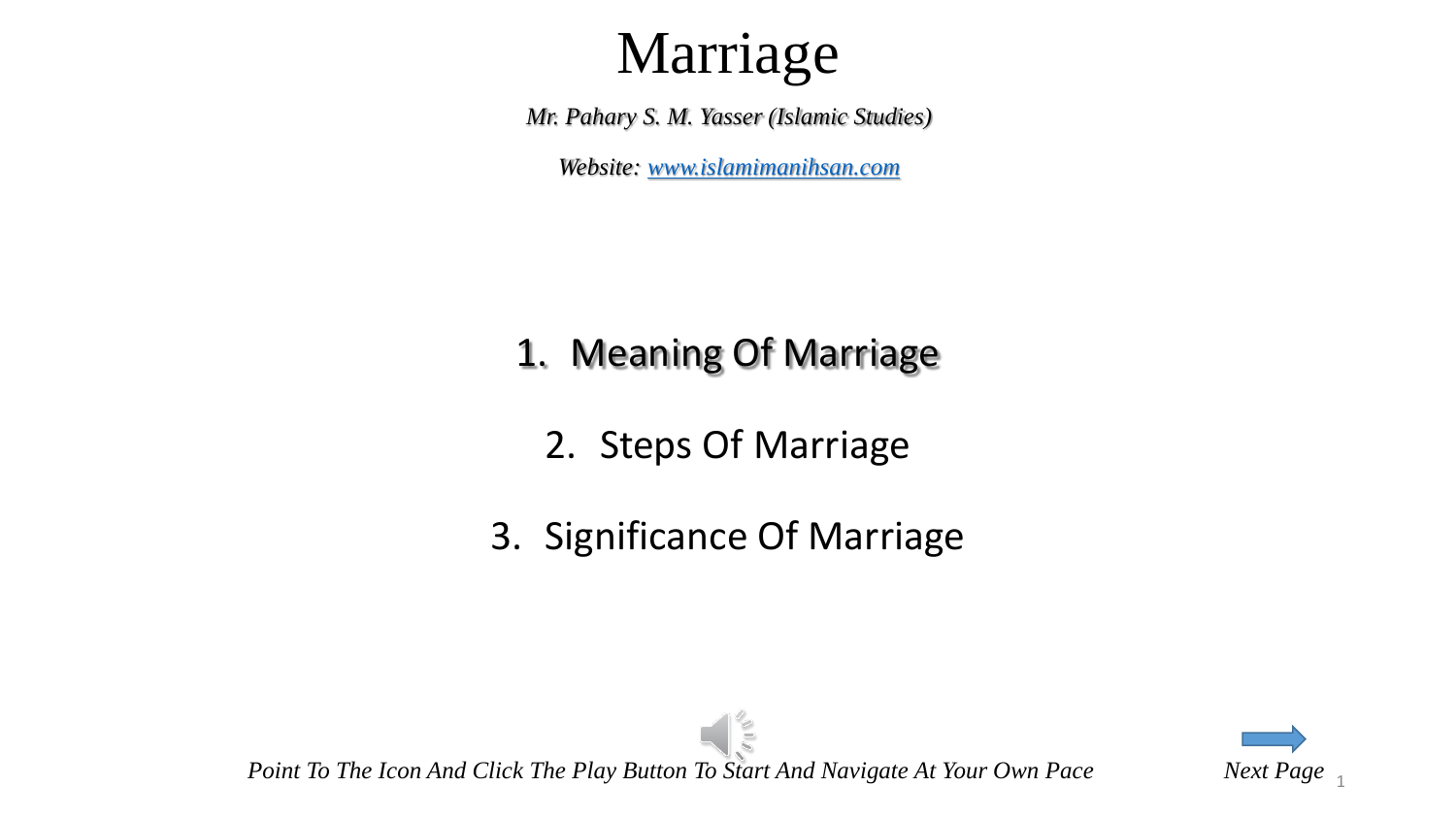*Mr. Pahary S. M. Yasser (Islamic Studies)*

*Website: [www.islamimanihsan.com](http://www.islamimanihsan.com/)*

### 1. What Is The Meaning Of Marriage ?

- <span id="page-1-0"></span> $\triangleright$  Islamic Terminology = Nikah
- $\triangleright$  Practice Of All Prophets (s)
- $\triangleright$  Order From Allah
- $\triangleright$  Sunnah Of Rasouloullaah
- Bond Between Only A Male (Muslim) And A Female (Muslim)

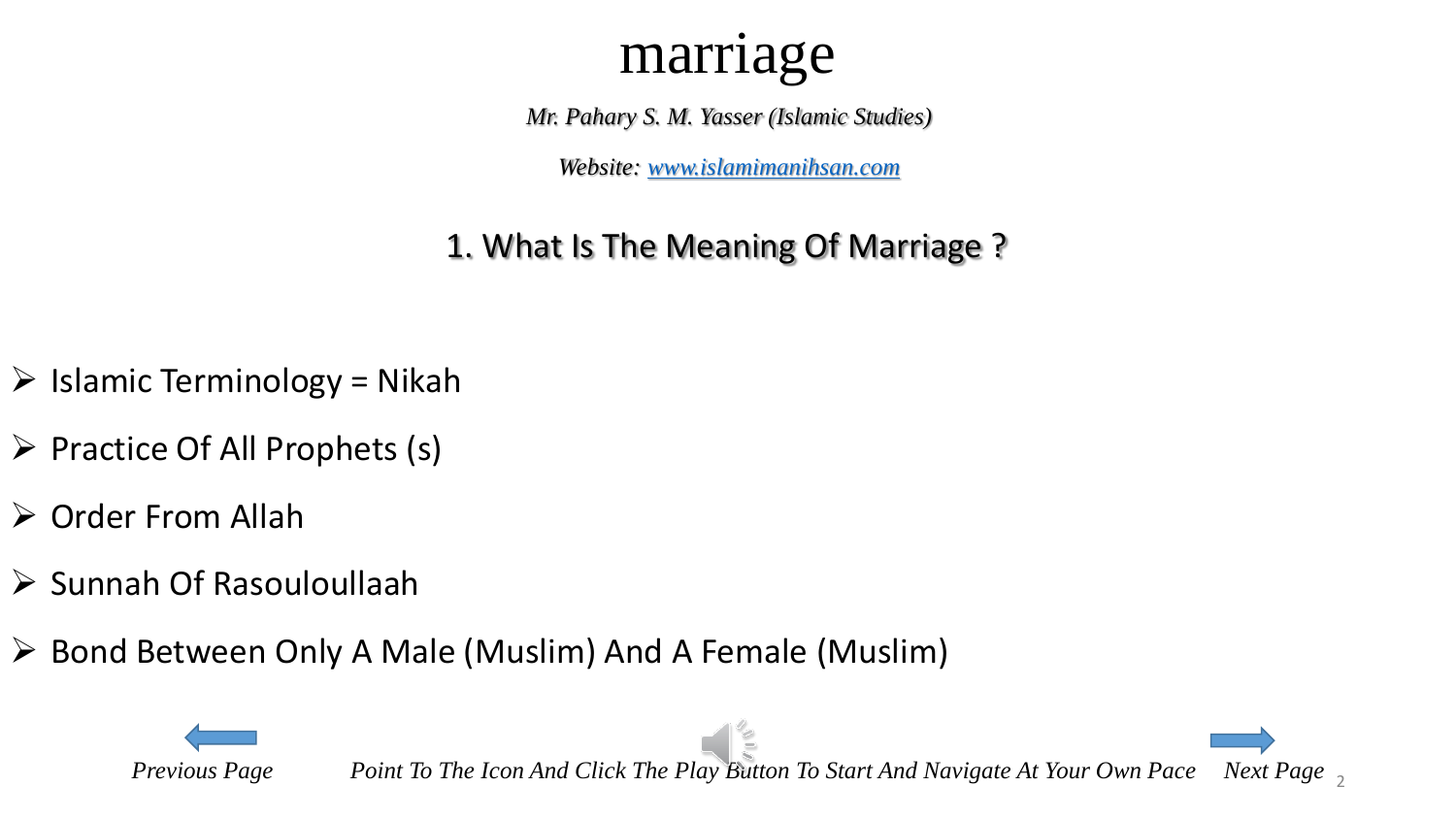*Mr. Pahary S. M. Yasser (Islamic Studies)*

*Website: [www.islamimanihsan.com](http://www.islamimanihsan.com/)*

#### 2. Steps of Marriage

- 1. Proposal And Acceptance.
- (Bukhari 5136) Abu Huraira: The Prophet (S) Said, "A Matron Should Not Be Given In Marriage Except After Consulting Her; And A Virgin Should Not Be Given In Marriage Except After Her Permission." The People Asked, "O Allah's Messenger (S) How Can We Know Her Permission?" He Said, "Her Silence (Indicates Her Permission).
- 2. An Imam To Conduct The Nikah.
- (Tirmidhi 1101) **Abu Musa Narrated That :** The Messenger Of Allah Said: "There Is No Marriage Except With A Wali."
- 3. The Khutbah / Sermon
- (Tirmidhi 1106) **Abu Hurairah Narrated That:** The Messenger Of Allah Said: "Every Khutbah That Does Not Have The Tashah-hud In It, Then It Is Like A Severed Hand."
- (Ibn Majah Vol. 3, Book 9, Hadith 1983) **'Abduleh Bin Zam'ah Said:** 'The Prophet Delivered A Sermon Then He Made Mention Of Women, And Exhorted (The Men) Concerning Them. Then He Said: 'How Long Will One Of You Whip His Wife Like A Slave, Then Lie With Her At [The](#page-1-0) End Of The Day?'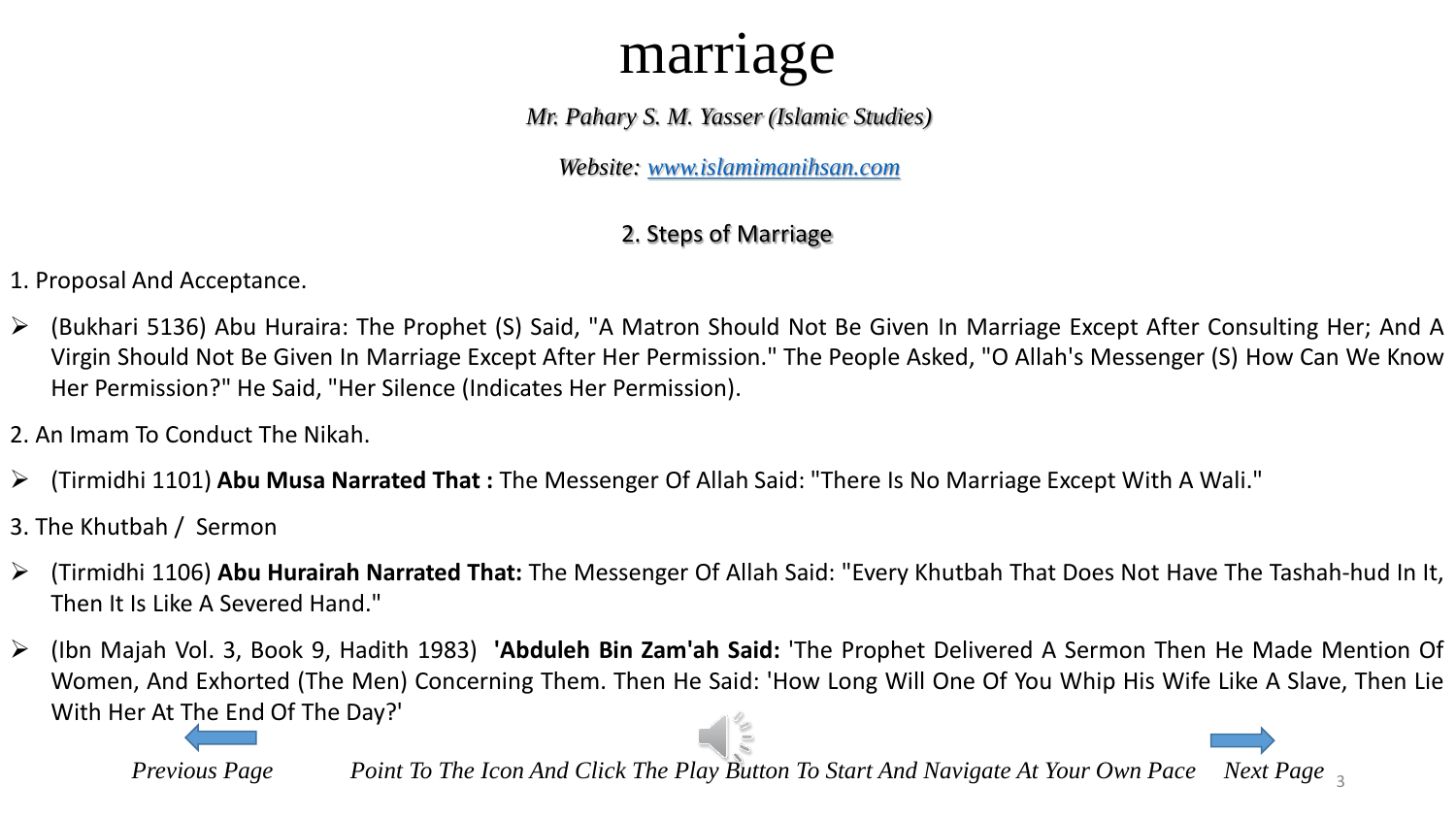*Mr. Pahary S. M. Yasser (Islamic Studies)*

*Website: [www.islamimanihsan.com](http://www.islamimanihsan.com/)*

2. Steps of Marriage

4. The Marriage Contract (1)

- (Ibn Majah Vol. 3, Book 9, Hadith 2009) It Was Narrated From Ibn 'Abbas That: The Messenger Of Allah (S) Returned His Daughter To Abul-'as Bin Rabi' After Two Years, On The Basis Of The First Marriage Contract.
- (Muslim 2449, Bukhari 3110) Miswar B. Makhramali Reported That He Heard Allah's Messenger (S) Say, As He Sat On The Pulpit: The Sons Of Hisham B. Mughira Have Asked My Permission To Marry Their Daughter With 'Ali B. Abi Talib (That Refers To The Daughter Of Abu Jahl For Whom 'All Had Sent A Proposal For Marriage). But I Would Not Allow Them, I Would Not Allow Them, I Would Not Allow Them (And The Only Alternative Possible Is) That 'Ali Should Divorce My Daughter (And Then Marry Their Daughter), For My Daughter Is Part Of Me. He Who Disturbs Her In Fact Disturbs Me And He Who Offends Her Offends Me.

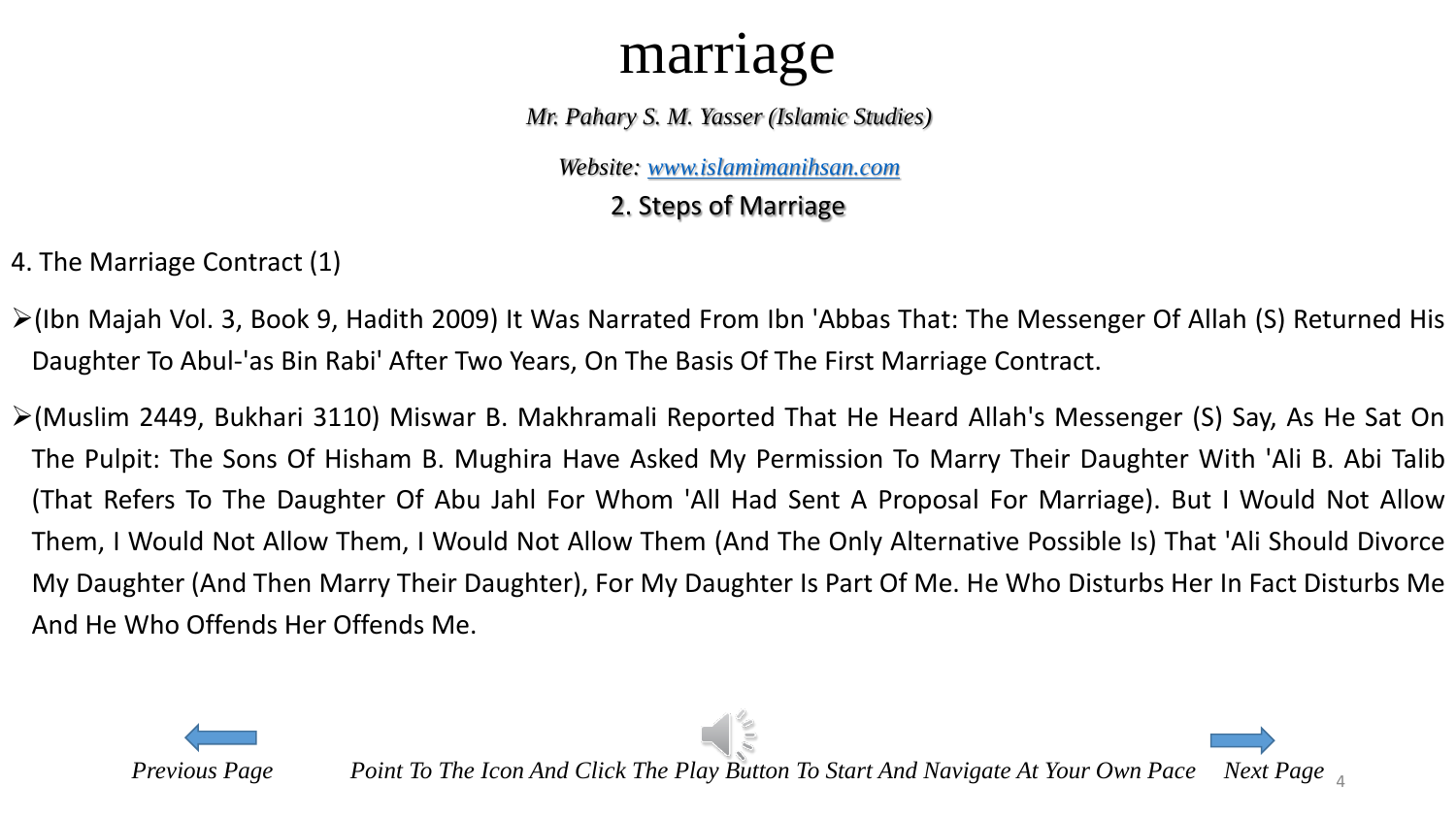#### *Mr. Pahary S. M. Yasser (Islamic Studies)*

*Website: [www.islamimanihsan.com](http://www.islamimanihsan.com/)*

2. Steps of Marriage

4. The Marriage Contract (2)

- (Al Muwatta Book 28, Hadith 16) Yahya Related To Me From Malik That He Had Heard That Said Ibn Al-musayyab Was Asked About A Woman Who Made A Stipulation On Her Husband Not To Take Her Away From Her Town. Said Ibn Al-musayyab Said, "He Takes Her Away If He Wishes." Malik Said, "The Custom Among Us Is That When A Man Marries A Woman, And He Makes A Condition In The Marriage Contract That He Will Not Marry After Her Or Take A Concubine, It Means Nothing Unless There Is An Oath Of Divorce Or Setting-free Attached To It. Then It Is Obliged And Required Of Him."
- Ibn Qudaamah Said In His Book Al-mughni: If He Married Her On The Condition That He Will Not Marry Another Wife, Then She Has The Right To Leave Him If He Does Take Another Wife. …In Conclusion, Then, The Conditions Of The Marriage Contract Are Divided Into Three Types, One Of Which Must Be Adhered To, Which Is Of Benefit To The Wife, Such As Her Being Able To Stipulate That He Cannot Make Her Move From Her House Or City, Or Travel With Him, Or Take Another Wife Or A Concubine. He Has To Adhere To These Conditions, And If He Does Not, Then She Has The Right To Annul The Marriage." [Al-mughni By Ibn Qudaamah, Part 7, Kitaab Al-nikaah]
- Shaykh Al-islam Ibn Taymiyah Was Asked This Question And He Replied In Al-fataawa Al-kubra: "Question: A Man Married A Woman And She Stipulated That He Should Not Take Another Wife Or Make Her Move From Her House, And That She Could Stay With Her Mother, So He Married Her On This Basis. Does He Have To Adhere To This, And If He Goes Against These Conditions, Does His Wife Have The Right To Annul The Marriage Or Not? Answer: Yes, These Conditions And Similar Ones Are Valid According To The Madhhab Of Imaam Ahmad And Other Scholars Among The Sahaabah And Taabi'een [al-Fataawa al-Kubra, part 3, Kitaab al-Nikaah].

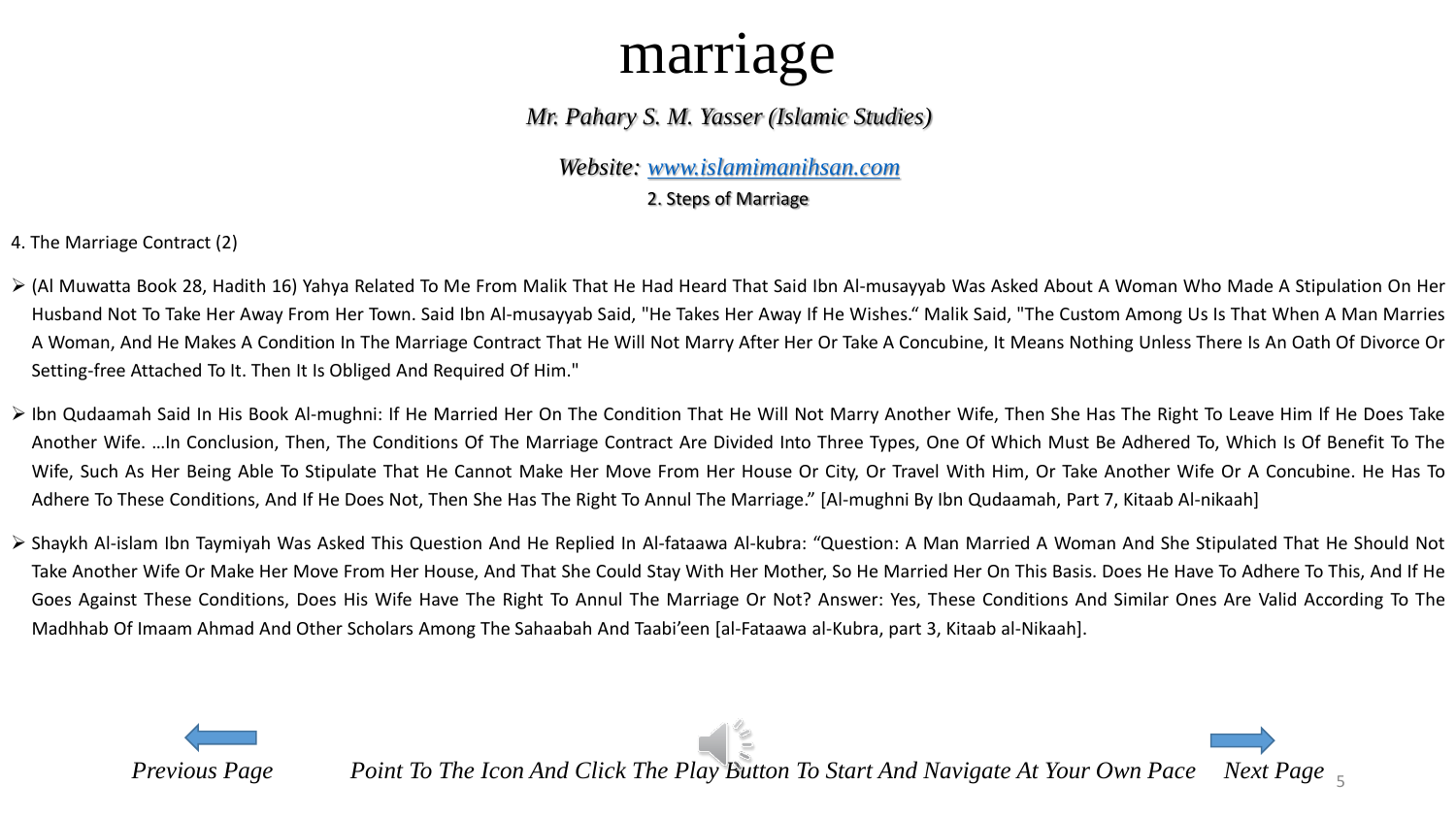*Mr. Pahary S. M. Yasser (Islamic Studies)*

*Website: [www.islamimanihsan.com](http://www.islamimanihsan.com/)*

2. Steps of Marriage

- 5. Two Witnesses
- (Al Muwatta Book 28, Hadith 26) Yahya Related To Me From Malik From Abu'z-zubayr Al-makki That A Case Was Brought To Umar About A Marriage Which Had Only Been Witnessed By One Man And One Woman . He Said, "This Is A Secret Marriage And I Do Not Permit It. Had I Been The First To Come Upon It, I Would Have Ordered Them To Be Stoned."
- 6. The Dowry
- (Bukhari 5148) Narrated Anas: `Abdur Rahman Bin `Auf Married A Woman And Gave Her Gold Equal To The Weight Of A Date Stone (As Mahr).
- (Sunan Abi Dawud 2107) Urwah Reported On The Authority Of Umm Habibah That She Was Married To Abdullah Ibn Jahsh Who Died In Abyssinia, So The Negus Married Her To The Prophet (s) Giving Her On His Behalf A Dower Of Four Thousand (Dirhams). He Sent Her To The Messenger Of Allah (s) With Shurahbil Ibn Hasanah

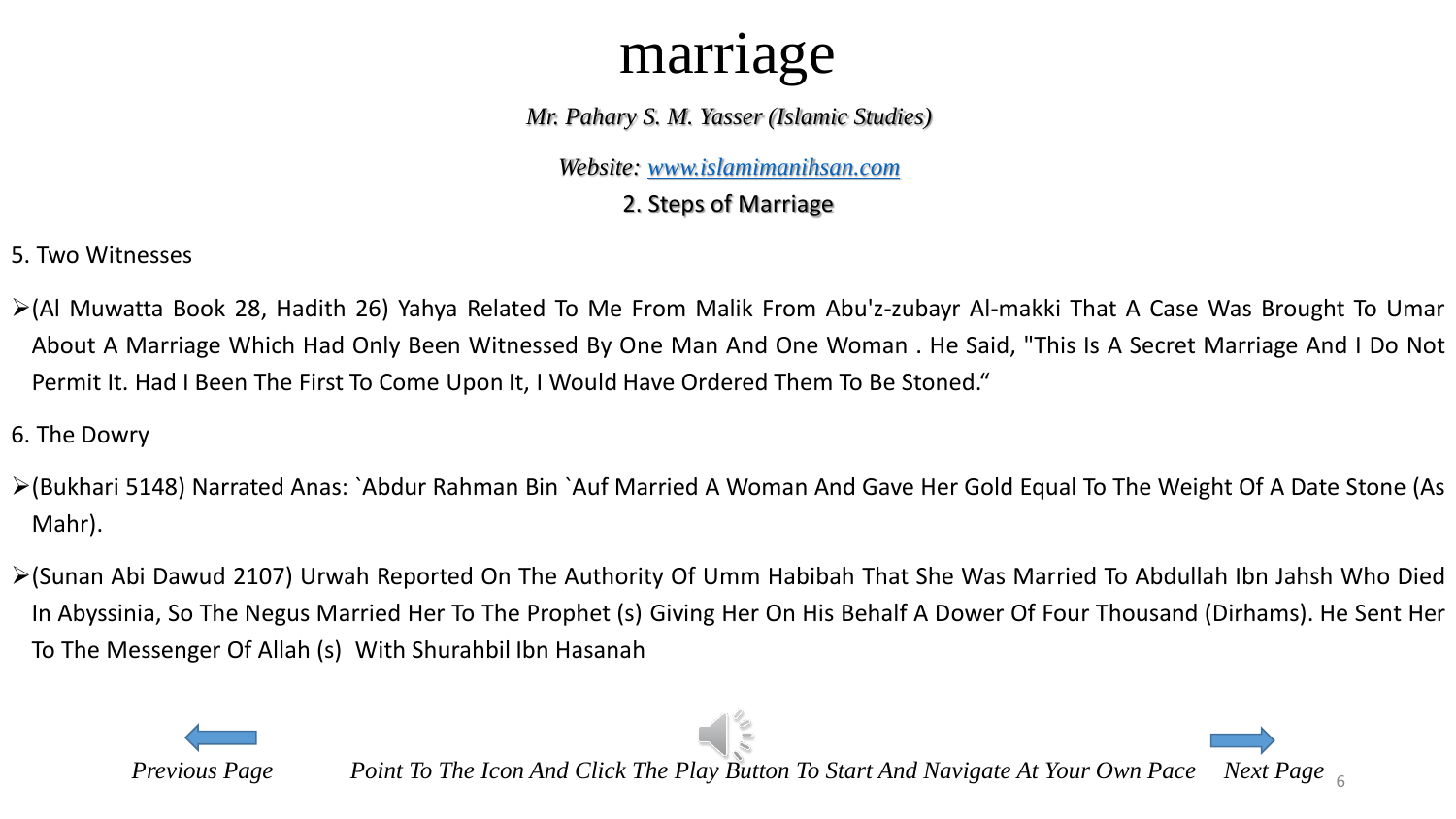#### *Mr. Pahary S. M. Yasser (Islamic Studies)*

*Website: [www.islamimanihsan.com](http://www.islamimanihsan.com/)*

2. Steps of Marriage

7. The Du'a

 (An Nasa'i 3371) **Al-hasan Said:** "Aqil Bin Abi Talib Married A Woman From Banu Jusham, And It Was Said To Him: 'May You Live In Harmony And Have Many Sons.' He Said: 'Say What The Messenger Of Allah Said: Barak Allahu Fikum, Wa Baraka Lakum. (May Allah Bless You And Bestow Blessings Upon You.)'"

8. The Walimah

- (Bukhari 5154) **Anas:** The Prophet (S) Offered A Wedding Banquet On The Occasion Of His Marriage To Zainab, And Provided A Good Meal For The Muslims. Then He Went Out As Was His Custom On Marrying, He Came To The Dwelling Places Of The Mothers Of The Believers (I.E. His Wives) Invoking Good (On Them), And They Were Invoking Good (On Him). Then He Departed (And Came Back) And Saw Two Men (Still Sitting There). So He Left Again. I Do Not Remember Whether I Informed Him Or He Was Informed (By Somebody Else) Of Their Departure).
- (Nasa'i 3383) **'Amir Bin Sa'd Said:** "I Entered Upon Qurazah Bin Ka'b And Abu Mas'ud Al-ansari During A Wedding And There Were Some Young Girls Singing. I Said: 'You Are Two Of The Companions Of The Messenger Of Allah Who Were Present At Badr, And This Is Being Done In Your Presence!' They Said: 'Sit Down If You Want And Listen With Us, Or If You Want You Can Go Away. We Were Granted A Concession Allowing Entertainment At Weddings.'"

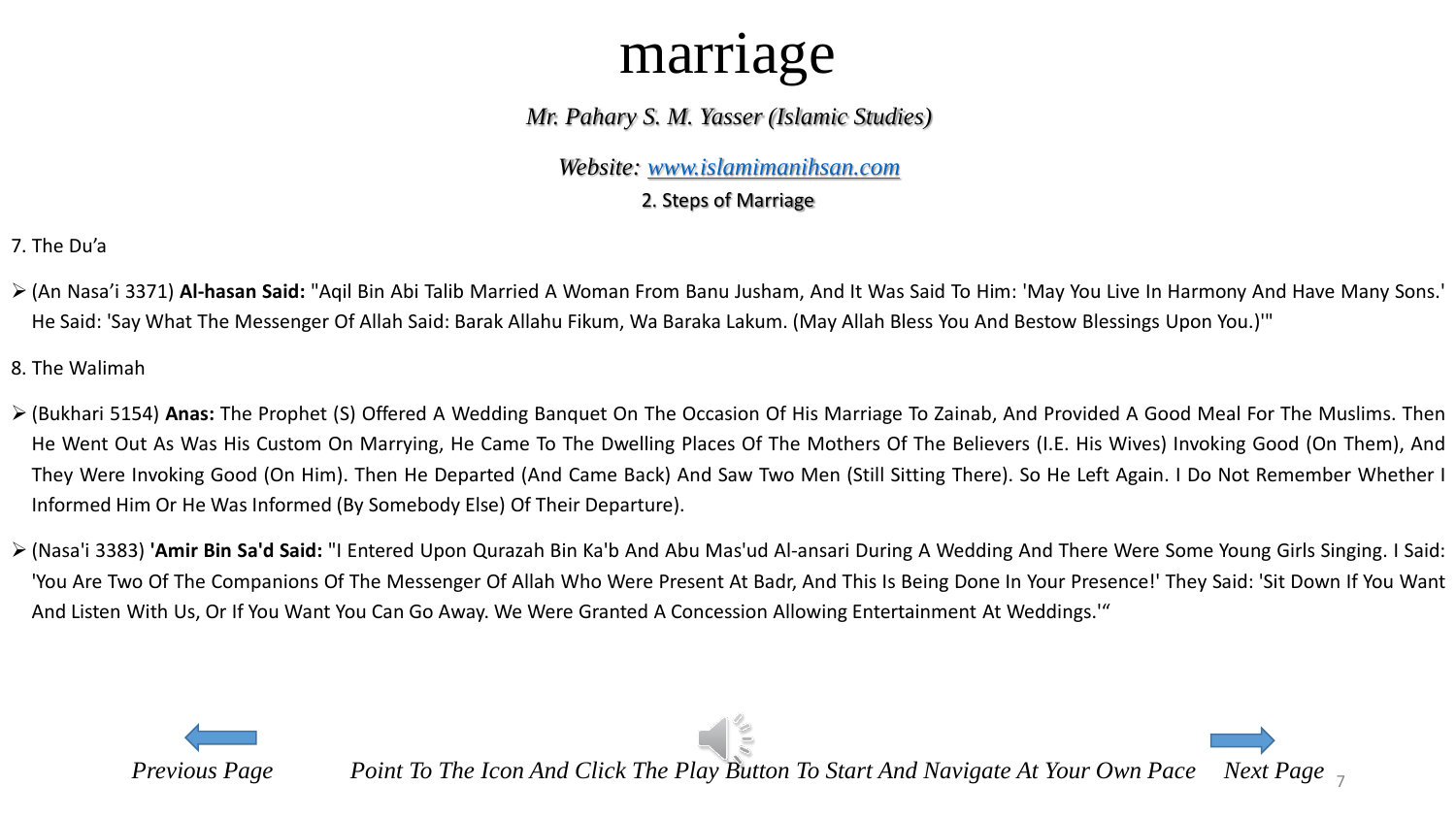#### *Mr. Pahary S. M. Yasser (Islamic Studies)*

*Website: [www.islamimanihsan.com](http://www.islamimanihsan.com/)*

2. Steps of Marriage

9. Halal Not Haram

- (Nasa'i 3369) **Muhammad Bin Hatib Said:** "The Messenger Of Allah Said: 'What Differentiates Between The Lawful And The Unlawful Is The Duff, And The Voice (Singing) For The Wedding.'"
- (Tirmidhi 1089) **Aishah Narrated That:** The Messenger Of Allah Said: "Publicize This Marriage, And Hold It In The Masjid, And Beat The Duff For It."

10. Custom Of A Country

- (Bukhary 5154) **Anas:** The Prophet (S) Offered A Wedding Banquet On The Occasion Of His Marriage To Zainab, And Provided A Good Meal For The Muslims. Then He Went Out As Was His Custom On Marrying, He Came To The Dwelling Places Of The Mothers Of The Believers (I.E. His Wives) Invoking Good (On Them), And They Were Invoking Good (On Him). Then He Departed (And Came Back) And Saw Two Men (Still Sitting There). So He Left Again. I Do Not Remember Whether I Informed Him Or He Was Informed (By Somebody Else) Of Their Departure).
- (Ibn Majah Vol. 3, Book 9, Hadith 1915) **Abu Hurairah:** That The Messenger Of Allah Said: 'The Wedding Feast On The First Day Is An Obligation, On The Second Day Is A Custom And On The Third Day Is Showing Off."